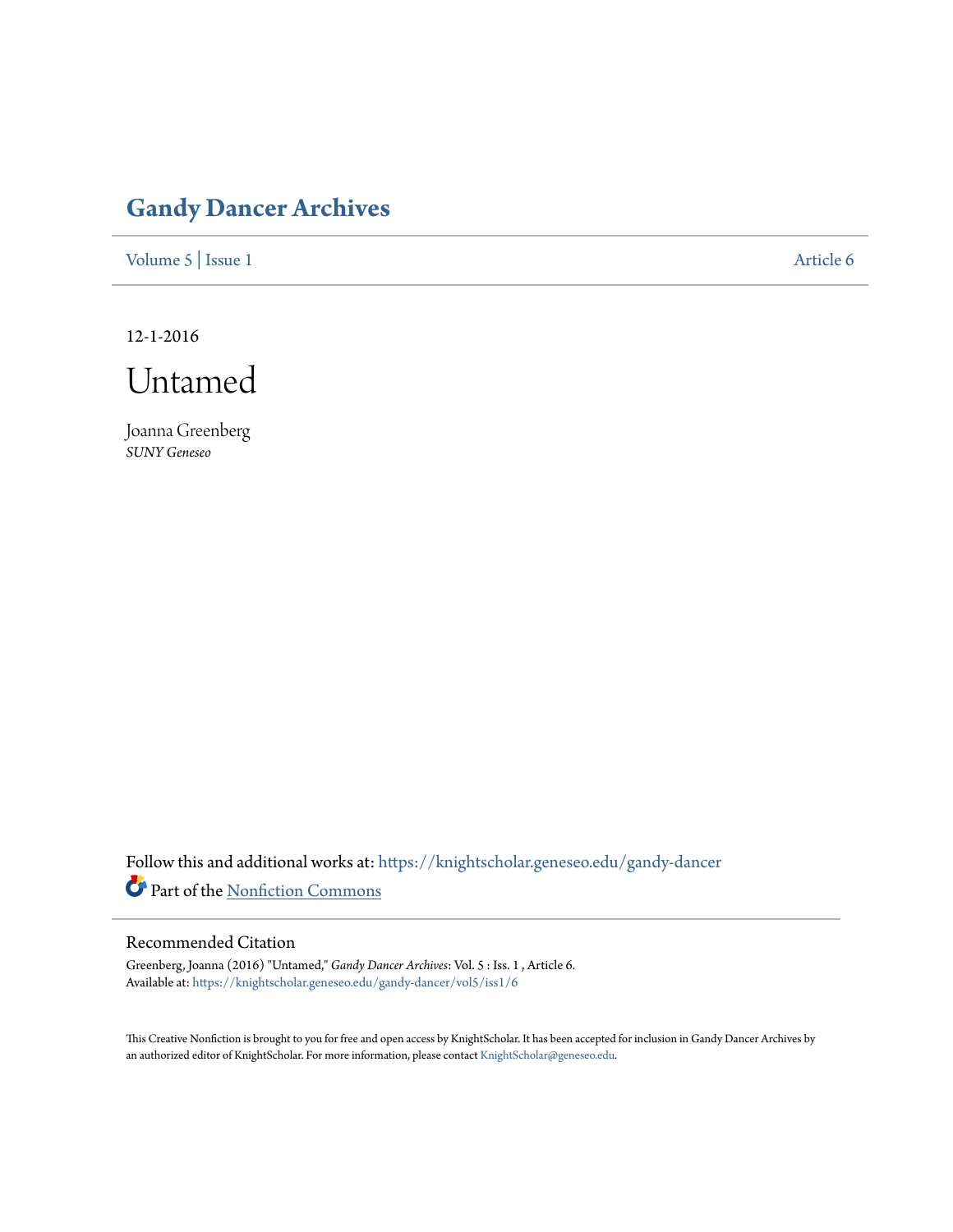## Untamed

After Orlando, the flags flew at half-mast for a week. Grieving as I was, I wanted them to stay that way forever. Certainly, our country is full of enough tragedy these days to warrant keeping the flag down a few notches indefinitely.

It's easy to think that now that gay marriage is legal, the fight for equality is over. I'm guilty of it myself. Then I hear about another transgender or gay teenager committing suicide. It feels like a knife going in every time. Then I wake up to the news that forty-nine people have been shot dead, dancing their hearts out at a gay club, finding that feeling of giddiness and acceptance on the dance floor that can be so elusive in the world at large. Feeling as if they were in a safe space, among their own, and now they're gone.

When I was in high school, my friends and I would go to a local LGBT nonprofit's teen drop-in night. They played hip-hop and hung a disco ball up in a room with linoleum floors. There would be fifty or so of us burgeoning queers, shaking our hips and writhing our bodies up against one another in that room. I've never been able to dance well, but it didn't matter there or in any of the gay dance clubs I frequented as I grew up. The dance floor was a place of freedom, a place where no one called you dyke or fag. My generation came out with the shadow of Matthew Shephard hanging on that fence, but it didn't make us scared. It made us angry, defiant, made being an activist part and parcel of our coming-out process. It's easy to imagine myself amongst the dancers in Orlando, smiling and laughing before the horror took hold. It's easy to go back in time, to inhabit my teenage self on her dance floors, learning to live her truth, surrounded by love.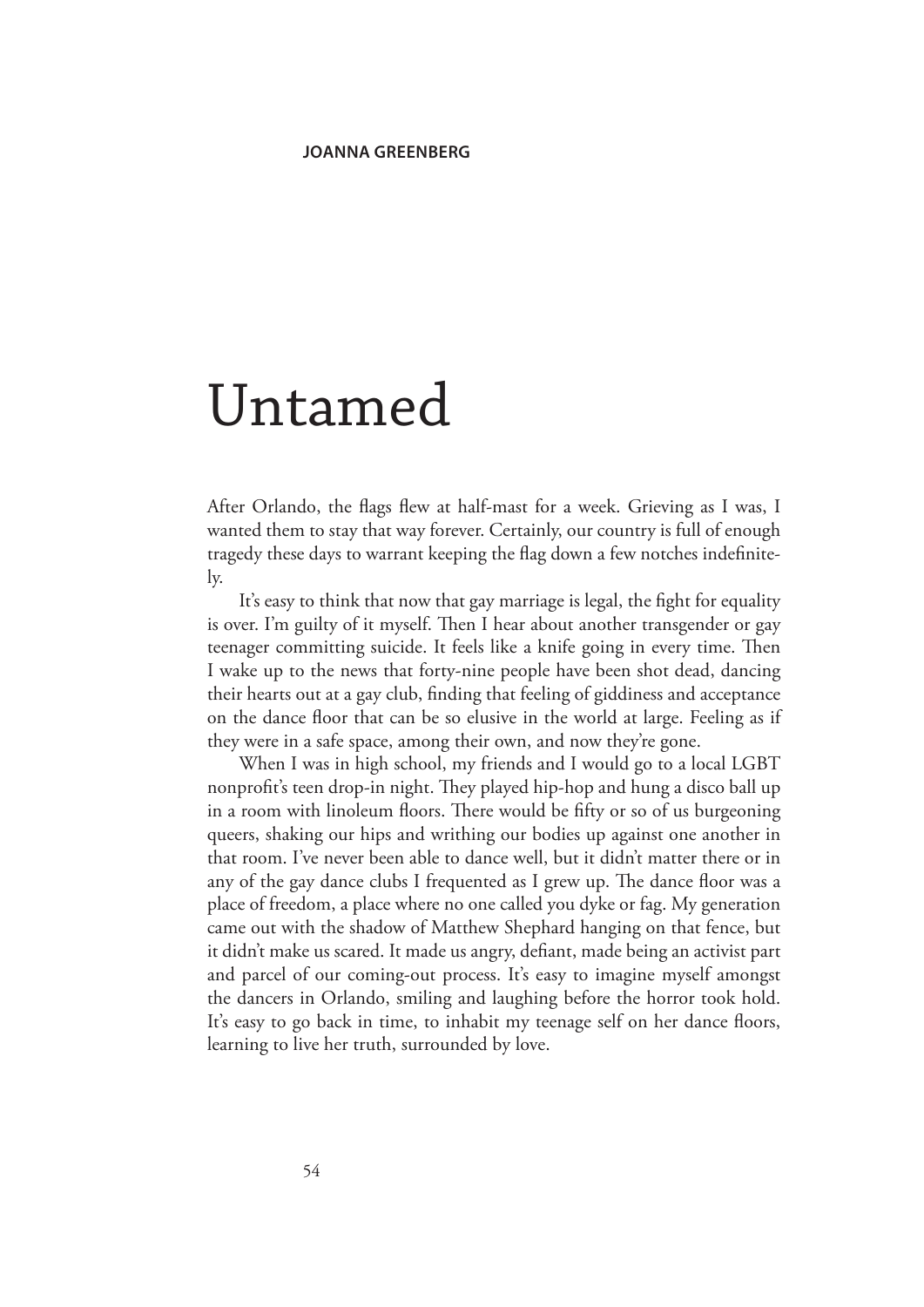I don't know why I was so mad at Jimmy for giving Frank a blowjob in the back of the van that night our sophomore year in high school. For a radical lesbian activist, I was sort of a prude. I was still a virgin that first year after I came out of the closet, and I was embarrassed about it, feeling that I had yet to complete the full scope of initiation rites required to fully claim my membership in the gay community. My first girlfriend, Cristina, and I hadn't gotten any further than making out once or twice over the course of our six-month relationship. It was hard to find privacy in her strict mother's house, and my house was out of the question. I never knew if my mother would be sober or not, if the sight of an outsider would inspire her to good behavior or embolden her to throw insults and accusations my way, thrilled to have an audience.

Our friends got around privacy in cars and playgrounds late at night, but we were so shy, both of us barely out of the closet. I didn't know any other lesbians besides my older friend Simone, whom I idolized, and was too embarrassed to ask for sex tips. When Cristina broke up with me to date another girl, I was heartbroken but also relieved. The whole thing had felt a little over my head. I was content to be surrounded by other gay kids figuring it all out, content to head up the Gay-Straight Alliance and walk around the halls of our school with my messenger bag covered in pins proclaiming, "Yeah, I'm Gay, So What?" and "Dip Me in Honey and Throw Me to the Lesbians," which I now see as somewhat ironic considering my total lack of sexual experience.

Jimmy and I were the first to come out, and while that should have made us thick as thieves, instead it created competition between us. I was livid when he encroached on my anti-Iraq-War crowd. He was angry with me for commandeering the meetings of the Gay-Straight Alliance, appointing myself president without a vote (okay, it was less than democratic, but we both knew I would have won anyway). Despite our differences, when I discovered the Long Island Gay and Lesbian Youth Center, I let him in on it.

The Long Island Gay and Lesbian Youth Center, or LIGALY, was run out of a few rooms on the second floor above a pizza parlor in Bay Shore. I had found their website on one of my internet research missions, typing the words "Gay and Lesbian Long Island" and "How to meet other gay people Northport, NY" into the AOL search bar. The Internet was still relatively new; my family had only had it for a few years, and every time my mother picked up the phone I would be kicked off the dial-up line. The Internet was my gateway to the LGBT community. On it, I found message boards full of other kids questioning their sexuality. I remember staring at a photo a girl had posted of herself, testing myself: do I want to be her, or do I want to kiss her? (The answer was, and is, both. I'm the first to admit that one of the truly great parts of being a lesbian is the 24/7 slumber party with sex dynamic. That my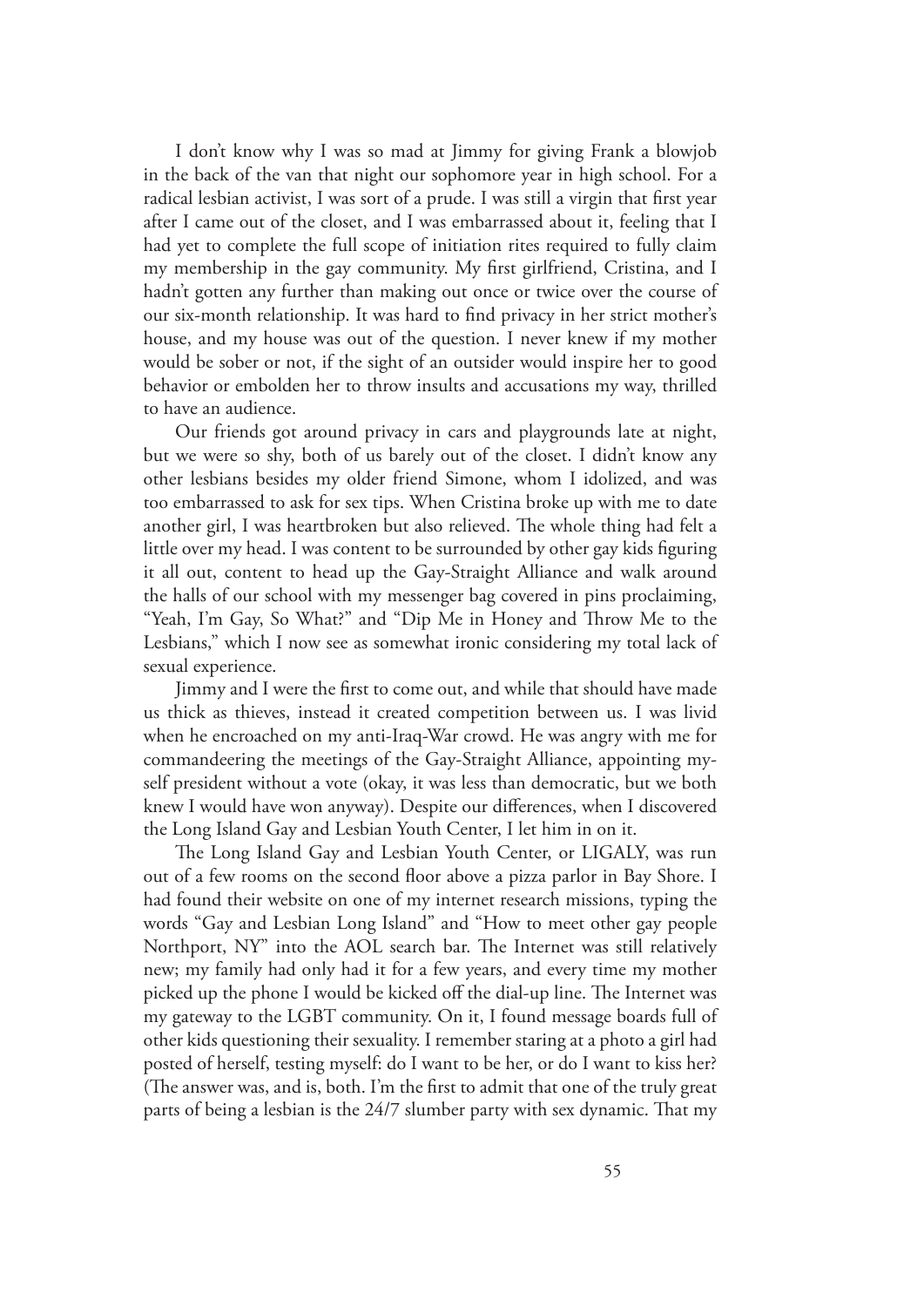wife and I aren't the same size and cannot trade clothes is one of the great disappointments of our marriage.)

When I discovered the LIGALY website, and saw that they hosted a Friday night Drop-In, I knew I had to go. Long Island is a big place, and to make themselves more accessible, the organization provided vans that drove across the Island, picking kids up and delivering them to the center on Friday nights. I screwed up my courage, dialed the number on their website, and gave my friend Lisa's address to the friendly woman who answered the phone. "We'll call you on Friday morning with your pick up time—it's usually between 4:00 and 5:00 p.m."

Lisa wasn't gay, but she was one of the many allies that made up the Gay-Straight Alliance, and her musician father was sort of a hero among our group of friends for so happily encouraging us as we tried on our new identities. He would have driven us to Bay Shore himself had he not had a standing gig on Friday nights. LIGALY welcomed everyone ages fourteen to twenty-two who identified as lesbian, gay, bisexual, transgender, or as a straight ally. The first night I went, I brought along Lisa, Jimmy, and our friends Caitlin and Nicole, also allies.

The Friday night drop-in was a revelation. The small space was bursting with people, and it was impossible to turn around without making a new friend. One room had been converted into an approximation of a dance club, and we spent the night alternating between dancing under the disco lights and having conversations about what it meant to be out and proud with the other kids and the twentysomething volunteers. I worshipped the volunteers and the staff, all seeming so sure of themselves, all so welcoming and encouraging to us kids.

It was on that first night that I met Frank. He marched right up to me, a giant smile on his face, and told me I was cute. "You're just so cute, look at you in your little tank top!"

I've always been like a puppy when it comes to admiration: I just lap it up. "Oh my gosh, thank you! You're cute too!" Frank was adorable, dressed in the flare jeans that were popular in the early 2000s, a tight blue T-shirt, and a studded punk-rock-style belt. His hair was gelled up, and he wore a class ring on his left hand. I complimented him on it.

"It's my engagement ring! My boyfriend Anthony and I are getting married. You'll come to the wedding!"

It didn't seem odd to me for high school students to be engaged. I was in love with the idea of love, which at that age was even better than the real thing. I thought it was amazing that he had someone who loved him like that and felt a pang of jealousy about my own unadorned ring finger. I met Anthony later that evening, but he didn't make an impression, and by the next time I saw Frank, the engagement had been called off. Frank didn't seem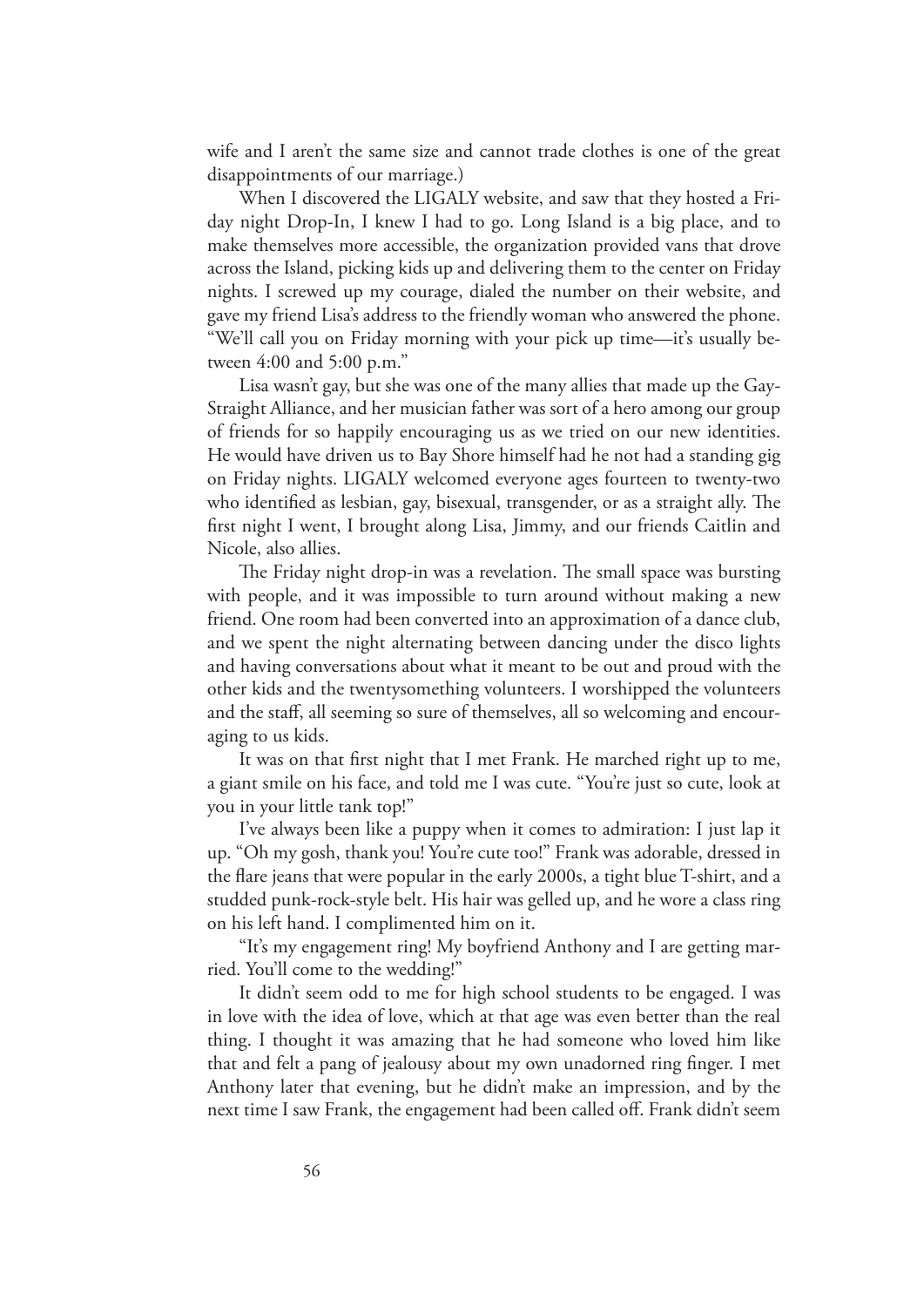too sad about it; he was already crushing on Brandon, the hunky Argentinian exchange student who also was a part of the Friday night crew.

I started going to LIGALY religiously on Friday nights. Most weeks Jimmy came too, and a rotating cast of our friends joined us. The van ride was almost better than the night at the center itself. The driver wasn't supposed to play music, wasn't supposed to let us make out, and most definitely wasn't allowed to make any stops. Luckily for us, our driver, Jay, didn't give a shit about the rules, and let us blast our mix-CDs. He kept his eyes on the road ahead ignoring whatever shenanigans we were up to and could be persuaded to stop at 7-Eleven so we could get Slurpees on the way home. The van was a fifteen-seater, and we would crisscross Suffolk County, picking people up around the corner from their houses so their parents wouldn't see us in all of our rainbow T-shirted glory.

The night that Jimmy gave Frank the instantly infamous blowjob, I was in a terrible mood. I had been single for longer than I had been in my relationship, and I was certain I would never find love again. My desperation must have been obvious, because all of the cute pixie-cut girls I clumsily attempted to flirt with at the center rebuffed my advances. That night, I had shared a promising dance with a girl in a yellow tube top. The song we were dancing to instructed us to take our shirts off and twist them around our heads like a helicopter; the volunteers had banned us from doing so after we had all ended up topless the week before, so we lifted them up a little instead. She had a star shaped belly button ring that I couldn't keep my eyes off. After our dance, I truthfully told her I was pretty sure she had appeared in a dream I had the night before; after that, there were no more dances.

I was in such a shitty mood that I don't even think I was aware of the action happening in the back of the van that night. It was only after we dropped off Frank on some corner in Huntington Station that Brandon burst into giggles and announced, "Jimmy and Frank just got down and dirty! Jimmy, how'd he taste?"

I was a huge drama queen and refused to speak to Jimmy for a good week, all while gleefully dishing the dirt on his sexcapades to anyone who would listen. When I did speak to him, I gave him a giant morality lecture.

"Jimmy, I'm just disappointed in you," I said. "I thought you had standards. Not that I don't love Frank, but really, in the back of a van? Gross. Don't you want to be in love with the first person you have sex with?"

"I don't know. It was just fun, okay?"

"Are you two going to date now?"

"Um, I'm pretty sure not. It's different for boys. You dykes take everything so seriously."

At that, I couldn't help but laugh, and just like that our fight and my terrible jealous condemnation of Jimmy's sex life evaporated. It was around this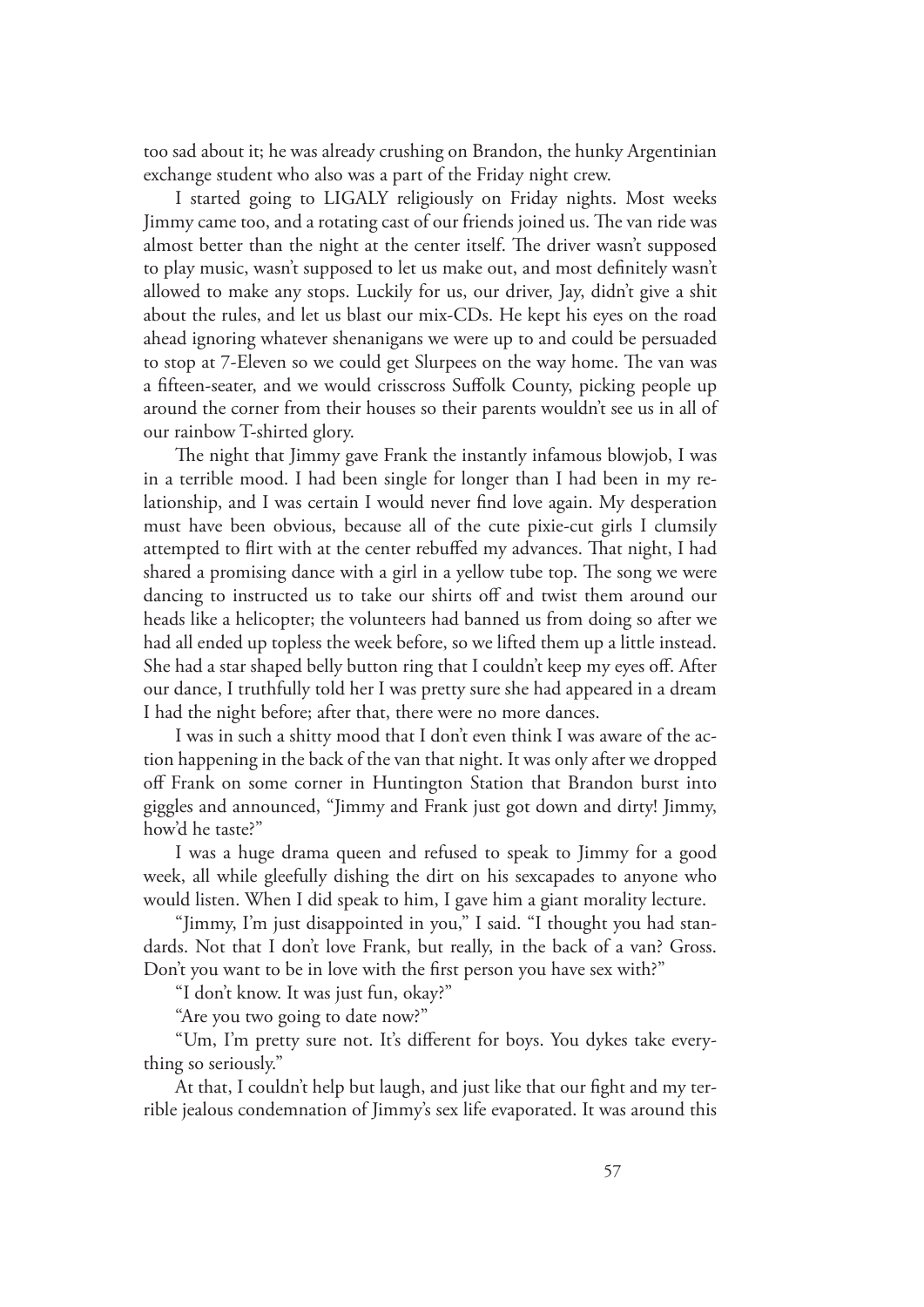time that the term *sex-positive* entered my vocabulary, and I began to fight not just for the right for my friends and me to be able to love anyone we wanted, but to be able to fuck them however we wanted too.

That spring, the staff at LIGALY announced they were throwing a gay prom for us. Gay proms were beginning to be held all across the country so that LGBT teens could have a prom experience where they would feel welcome bringing a same-sex date, which most high schools wouldn't allow. We were all over the moon about it. I had told my parents that I attended a club for future leaders on Friday nights, and explained that we were having a formal dance to celebrate the end of the school year. My mother, on a rare sober afternoon, took me to Bloomingdale's and bought me a halter-top dress with a black and white floral pattern that I thought looked like something Audrey Hepburn would wear. I still didn't have a girlfriend, but I thought perhaps I might meet one at the prom, and I was happy to go with my friends. I was crowned prom queen; there were seven of us kings and queens in total, each of us representing one color in the rainbow court. I received a yellow sash and a tiara, and was delighted to learn that we royalty would be riding on a float at the Long Island Pride Parade in June. The float turned out to be the back of a pickup truck, and I sat perched on the edge, blowing kisses to the crowd.

Frank is missing from my memory of that prom, of that parade. One minute he is there, I think, in a grey suit and a purple shirt, dancing right next to me, and then the next he flickers out. This uncertainty haunts me now. My heart wants to put him in every snapshot of those years; my brain just won't cooperate.

The truth is, I lost track of Frank as the years went on. Like so many of my friends from LIGALY, his family had disowned him when they figured out he was gay, and he had spent most of high school bouncing around between different homes, living with an aunt, then a friend, and then, I was horrified to learn, on the streets. "What do you mean, homeless?" I asked Caitlin when she told me. They were still close.

"He stays at a shelter some nights or sleeps in a car if he can find one unlocked. I told him he could stay with me, but it's hard for him to get a ride."

I was wrapped up in my own life, and I'm ashamed to say I didn't think too much about it. I had finally, in my junior year, found another girlfriend and wasn't so shy this time around. I lost my virginity and stopped going to LIGALY every week, preferring to spend my weekends holed up at my girlfriend's house, taking advantage of her parents' belief that we were just good friends enjoying standard teenage girl sleepovers. (Many years later, her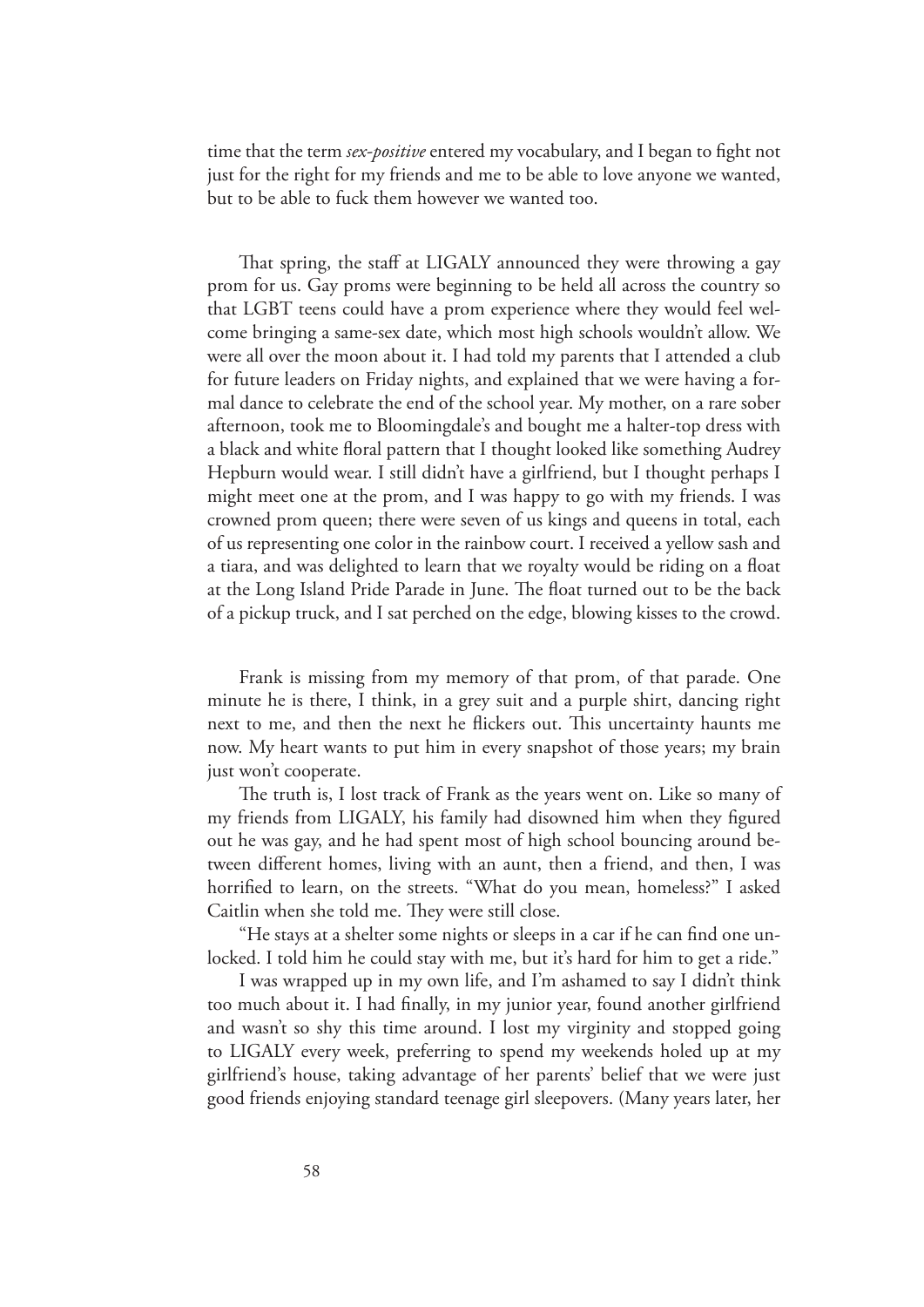parents confessed that they had known we were more than friends, but were too uncomfortable to confront us about it.)

My girlfriend was a year older than me, and when she left for college, we did the long-distance thing. Between our hours-long phone conversations and my overachiever load of all AP classes, my senior year flew by in a blur. I got an early acceptance to NYU, and I couldn't wait to move to the city and be an activist and march in the New York City Pride Parade every year. One night, Jimmy, Caitlin, and I were walking down Main Street, on our way to the brand new Starbucks (I fancied myself a female Ernest Hemingway, scribbling my poems in Long Island's version of a Parisian café), when we ran into Frank.

"You look radiant!" he told me, and I beamed back a smile. He looked a little beat up: his jeans were too big for him, the cuffs frayed at the bottom, and he had dark circles under his eyes, but his infectious enthusiasm remained as I remembered.

"I'm starving," he announced. "Let's go to the Golden Dolphin."

"That's my favorite diner!" I said, and the two of us linked arms and skipped down the street, Caitlin and Jimmy following in formation behind us. We stopped in front of the diner so that Frank could smoke a cigarette, and he bent down and plucked a pansy from the planter out front.

"For you, my lady," he said, bowing, and I tucked the purple flower behind my ear. What a perfect night, I thought. Nothing will ever possibly be as perfect as it is right now.

At the diner, I ordered a grilled cheese and wolfed it down as Frank caught us up on his life. He was living with his aunt again, he said, but he might move in with a friend. He wasn't in school, but he was hoping to get his GED soon. He thought he wanted to go to law school one day; he was already practicing by drafting legal documents, like his last will and testament, which he took out of his wallet to show us. He handed it to me and I looked it over and laughed. Frank was funny and weird. He had willed everything to his boyfriend. I didn't think anything of it. I was happy to know so many interesting people.

People made fun of Jimmy for what he did in the hallway. How callous, I thought, when I heard them later. Yes, Jimmy had made a scene, that afternoon, running towards me crying in the English wing, shouting at me, "Frank's dead! Frank's dead!" Yes, he dropped all of his books along the way, and I did too when I saw him coming, dropped them right there on the ground. I don't remember picking them up, and I don't remember Jimmy telling me the details, though he must have because they're burned into my mind. How Frank had left a note in which he said he just couldn't cry any-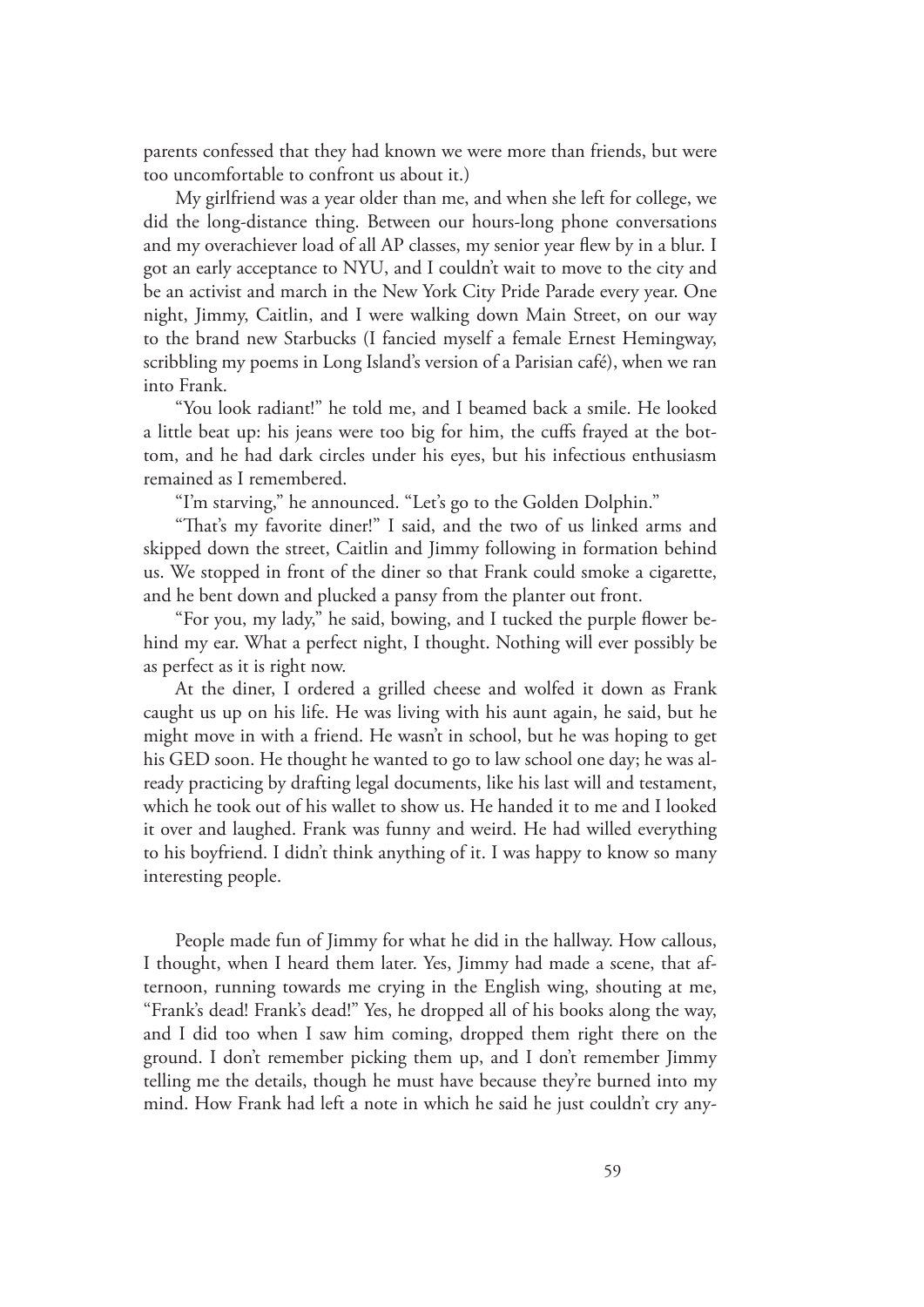more. How his tears were like an ocean, and he wanted to float away on the waves. How Frank had taken a plastic bag, placed it over his head, and fastened it around his neck with a rubber band. Suffocated. How someone had killed themselves the same way on the show *Nip/Tuck* last week, and how Frank loved that show.

I remember frantically looking for Caitlin, knowing that the word would spread, knowing that our friendship would never survive me telling her, but that I had to do it anyway. I remember how she crumpled over. I remember she didn't say a word to anyone the rest of the day, how she sat in my car crying as I drove her home, and how her mother's hand flew to her mouth when I had to tell her, too. I remember going to work the next day, telling my coworker, a volunteer EMT, a not-so-sensitive guy who told me "That's a horrible way to go. It's like drowning, lungs on fire."

The funeral was the first non-Jewish one I'd attended, the first open casket, the first dead body I'd ever seen. It both did and did not look like Frank, and I remember how I almost vomited and stood in the back for the rest of the wake, listening to Frank's mother, the one who disowned him, go on and on about how much she loved her son. Still, I took two of his bracelets from the box of jewelry she offered to his friends and wore them on my arm for years, until the rubber stretched and broke.

I carried the prayer card from Frank's funeral with me when I traveled to Europe in college. We had both loved the idea of Europe, had talked about how we would go there one day. I carried the card from London to Athens to Venice to Paris. I carried it to the top of the Eiffel Tower one night, and as I stood looking out at the sparkling Paris skyline, I pretended he could hear me. "You would love this," I said to him. "I wish you were here. I wish it had been me, and not you." Because I was sad then, sad for no good reason. Not homeless, not alone, in my fancy study abroad program, crying myself to sleep at night, thinking about ways to go that wouldn't feel like a fire. Painless ways to go. The Internet had gotten better, but still, if you googled "easy ways to kill yourself" all you got was the number for the Samaritans, a list entitled "Life Is Worth Living." It soothed me to imagine Frank telling me reasons to live. "Live for dancing and friends and sex," I imagined him saying. "Live for both of us. Here, take this flower. Everything's better with a flower in your hair."

It took some time, but I found my reasons to live. I dropped out of NYU and spent a year holed up in my apartment in the throes of clinical depression, too scared to go outside. When it came time to pick up the pieces, it was my teenage years that I looked back on for a blueprint. In high school, rubber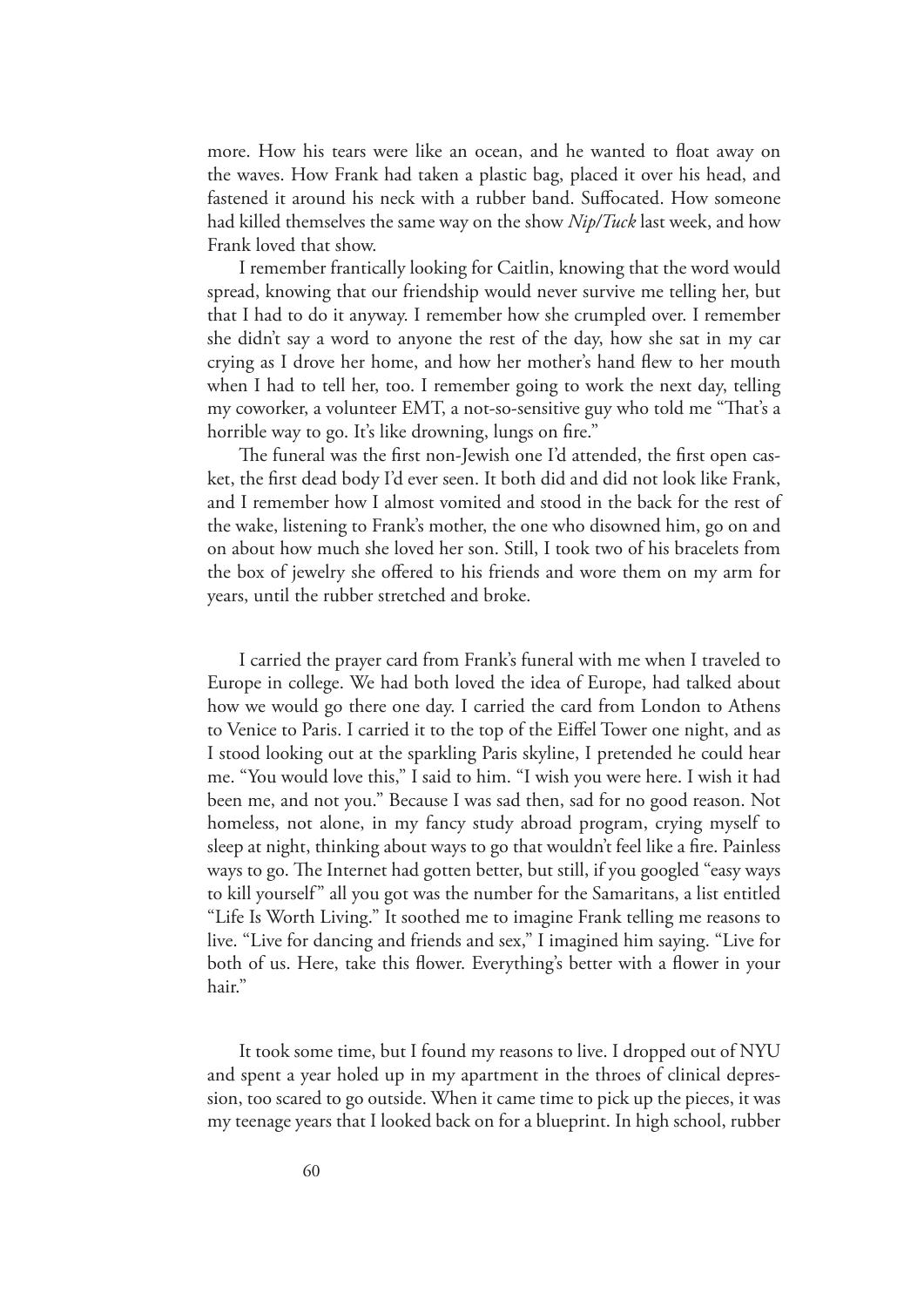bracelets with WWJD emblazoned on them were popular with the religious kids, a reminder to ask themselves, in times of uncertainty, "What would Jesus do?" My friends bought me one and joked, "What would Joanna do?"

"What would Joanna do?" Specifically, "What would teenage Joanna do?" This became the question I asked myself as I tried to reenter the world of the living. Teenage Joanna was going places. Teenage Joanna didn't have all the answers, but she had hope; she had pride, and she had love. Not only was she loved; but also she loved everyone and everything around her. She was unafraid.

There are still a lot of things I'm afraid of. I was afraid to fail, so afraid that I refused to allow myself to even try. Teenage Joanna wouldn't have wanted that for herself, so I have spent the better part of a decade trying to face the fears that run so rampant in me. Always clumsy and embarrassed by my body, I took up running. Always struck down by periods of deep depression, I saw a doctor and began taking medications to keep me stable. And the hardest of all: full of regret and disappointment at myself for not finishing college, at the age of thirty, I am finally completing my undergraduate degree. My apartment is full of books and papers, and I sit at a desk every day, plucking words out and onto the page. I'm no Hemingway, but I have my stories, and I intend to tell them.

Besides the words, there is the love. In a pleasant twist of fate, this year I celebrated my sixth wedding anniversary with Cristina, that first, shy love of mine from high school. This time around, we weren't so shy. We reconnected at a point when I was the most mired by my fears, but she saw the old me in me and held my hand as I found my way back to myself. At my most depressed, I did a very good job of pushing away my friends, but a persistent few held on, Jimmy among them. As I sat in my apartment, sobbing over the news of Orlando, I received a text message from him. Three words: "I love you."

I went to the vigil for the victims of Orlando in Greenwich Village, outside the Stonewall Inn, the birthplace of the gay rights movement, looking for comfort, looking to make some sense of what had happened. There were thousands of us there, brushing up against one another, many in tears. A chant made its way through the crowd: "We're here! We're queer! We're fabulous! Don't fuck with us!" I couldn't help but laugh.

As a community, we stood, candles in the air, as each name of the dead was called out. My candle flickered out; immediately, a man to my right handed me an LED candle that could withstand the wind. We were all in this together. We weren't afraid. We refused to be silenced.

For years I have skipped the New York City Pride Parade, moaning about the crowds, the heat, arguing that since I live my life out and proud every day, there's really no need to attend. This year, though, I'm going, and I'm